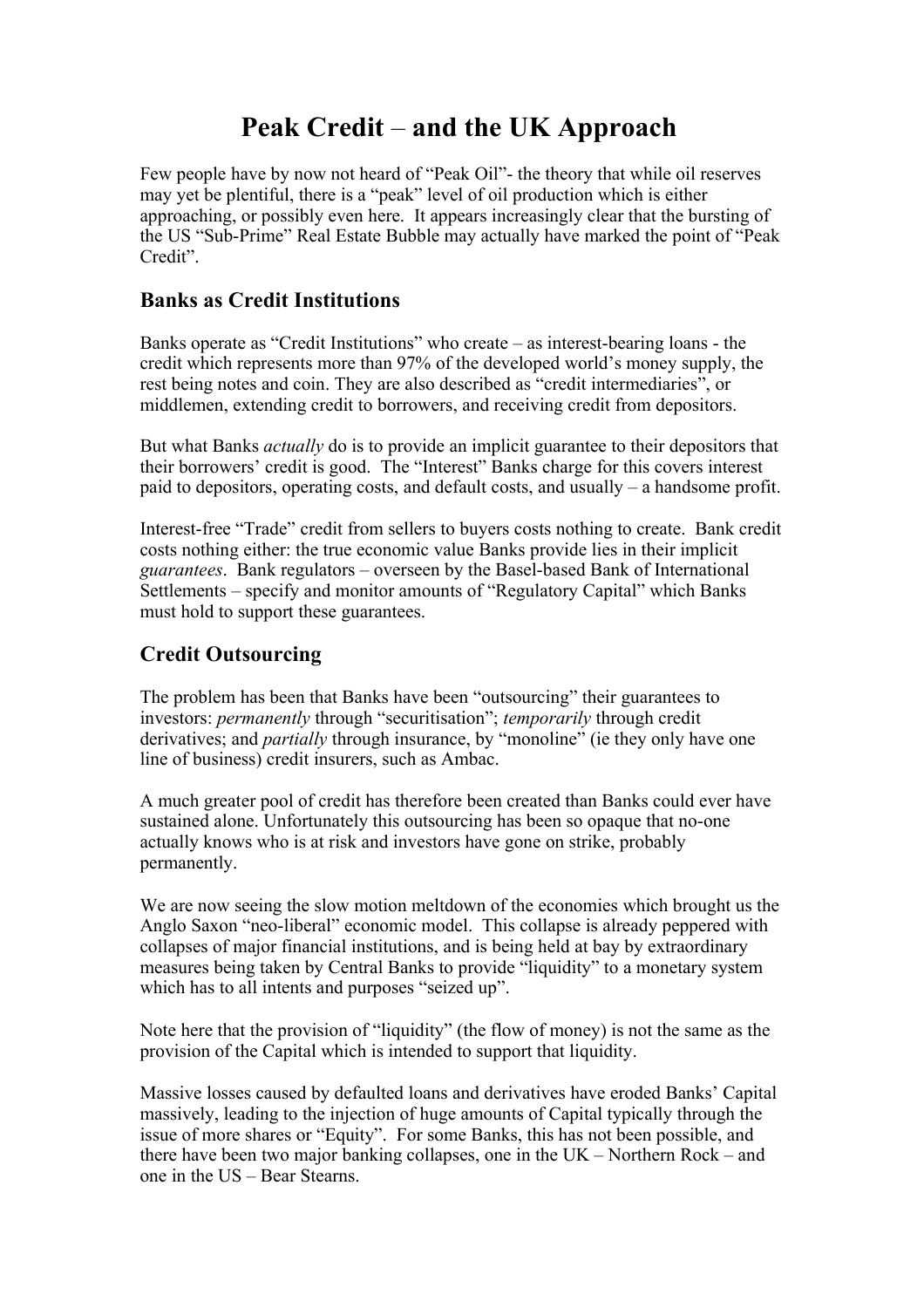It is interesting both to look at the true facts of each case, as opposed to the public perception, and to compare the different approaches.

#### **Northern Rock**

The extraordinary images of depositors queuing to withdraw their money from Northern Rock was one of the defining moments of the "Credit Crash", and indeed, of the current UK Labour government.

Northern Rock built a very successful business in lending money to property buyers – many of them the poorer risks. Unlike most such mortgage lenders, Northern Rock sourced its deposits not from individuals – "retail" deposits – but from other Banks on the "wholesale" debt markets.

This was an extremely profitable business model, since it meant that Northern Rock did not need the extensive branch networks of its competitors. And of course no one dreamt that the good times would not continue to roll…

However, once it was clear to all in early 2007 that the US property bubble was over, Banks generally had a good look at the "toxic waste" that was on their balance sheets and said to themselves: "If this is what is on our Balance Sheet, what on earth have our competitors got on theirs?"

The result was that the "wholesale" market in inter-Bank loans essentially dried up almost overnight, and Central Banks were obliged to step in and fulfil their function as "lenders of last resort".

#### **Financial Pornography**

While the European Central Bank and the US Federal Reserve Bank appear to have fulfilled this function successfully, the UK's fragmented Trinity of the Treasury, Bank of England, and Financial Services Authority got it spectacularly wrong, and the result was that no private sector rescuer was forthcoming, and eventually the Northern Rock was nationalised.

Perhaps one of the most interesting aspects was in fact the role of the UK "tax-payer", who is widely perceived by Press and politicians alike to have "bailed out" Northern Rock and lost £ billions in doing so.

The fact of the matter is that the money which was lent to Northern Rock never went anywhere near taxpayers, but was in fact created as a loan by the Bank of England - in exactly the same way that the BoE creates notes and coin.

The outcome has been that the BoE has been receiving a return ("seignorage") consisting of its "base rate" (currently over 5% pa) from Northern Rock, plus penalty charges.

The Treasury, - which recently took on the management of Debt issuance -after 300 years of this function being successfully handled by the Bank of England – did not see fit to issue debt to "fund" this loan.